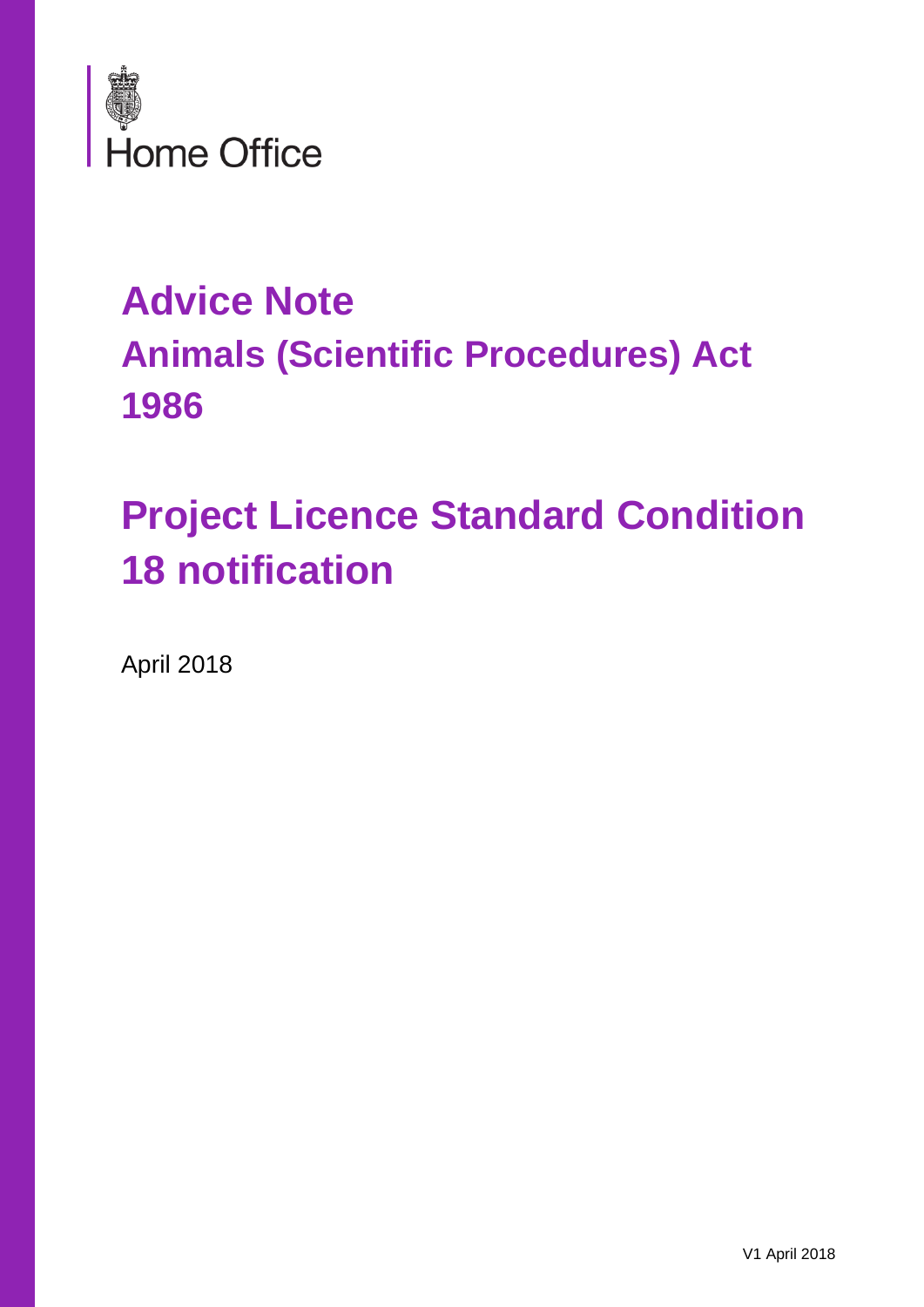## **Contents**

| <b>Section</b>                                                                                                                                                                                                                                                                                                                                                                                                                                                                                               | Page           |
|--------------------------------------------------------------------------------------------------------------------------------------------------------------------------------------------------------------------------------------------------------------------------------------------------------------------------------------------------------------------------------------------------------------------------------------------------------------------------------------------------------------|----------------|
| Summary                                                                                                                                                                                                                                                                                                                                                                                                                                                                                                      | $\overline{2}$ |
| 1. Introduction<br>1.1 How will this Advice Note be reviewed and updated?                                                                                                                                                                                                                                                                                                                                                                                                                                    | 3              |
| 2. What is 'Standard Condition 18'?<br>2.1 Severity classifications and severity limits<br>2.2 Other controls                                                                                                                                                                                                                                                                                                                                                                                                | $4 - 6$        |
| 3. The purpose of Project Licence Standard Condition 18 notification<br>3.1 Unexpected or unforeseeable events<br>3.2 Events arising from failure to observe the project licence<br>terms<br>3.3 3Rs benefits of notification under Standard Condition 18                                                                                                                                                                                                                                                    | $7 - 8$        |
| 4. When are project licence Standard Condition 18 notifications<br>necessary?<br>4.1 Are the adverse effects due to the regulated procedures?<br>4.2 Have the adverse effects exceeded the authorised<br>limitations specified in the project licence?<br>4.3 Has there been a failure to observe the controls described<br>in the project licence?<br>4.4 What if an actual breach of either a severity limit or the<br>control was likely to occur, but was prevented?<br>4.5 Other reporting/notification | $9 - 14$       |
| 5. Notifying the Secretary of State<br>5.1 Notification process<br>5.2 Timeliness of notification                                                                                                                                                                                                                                                                                                                                                                                                            | $15 - 16$      |
| Glossary                                                                                                                                                                                                                                                                                                                                                                                                                                                                                                     | $17 - 18$      |
| Appendix 1 – Project Licence Standard Condition 18 Notification<br>Form                                                                                                                                                                                                                                                                                                                                                                                                                                      | 19-20          |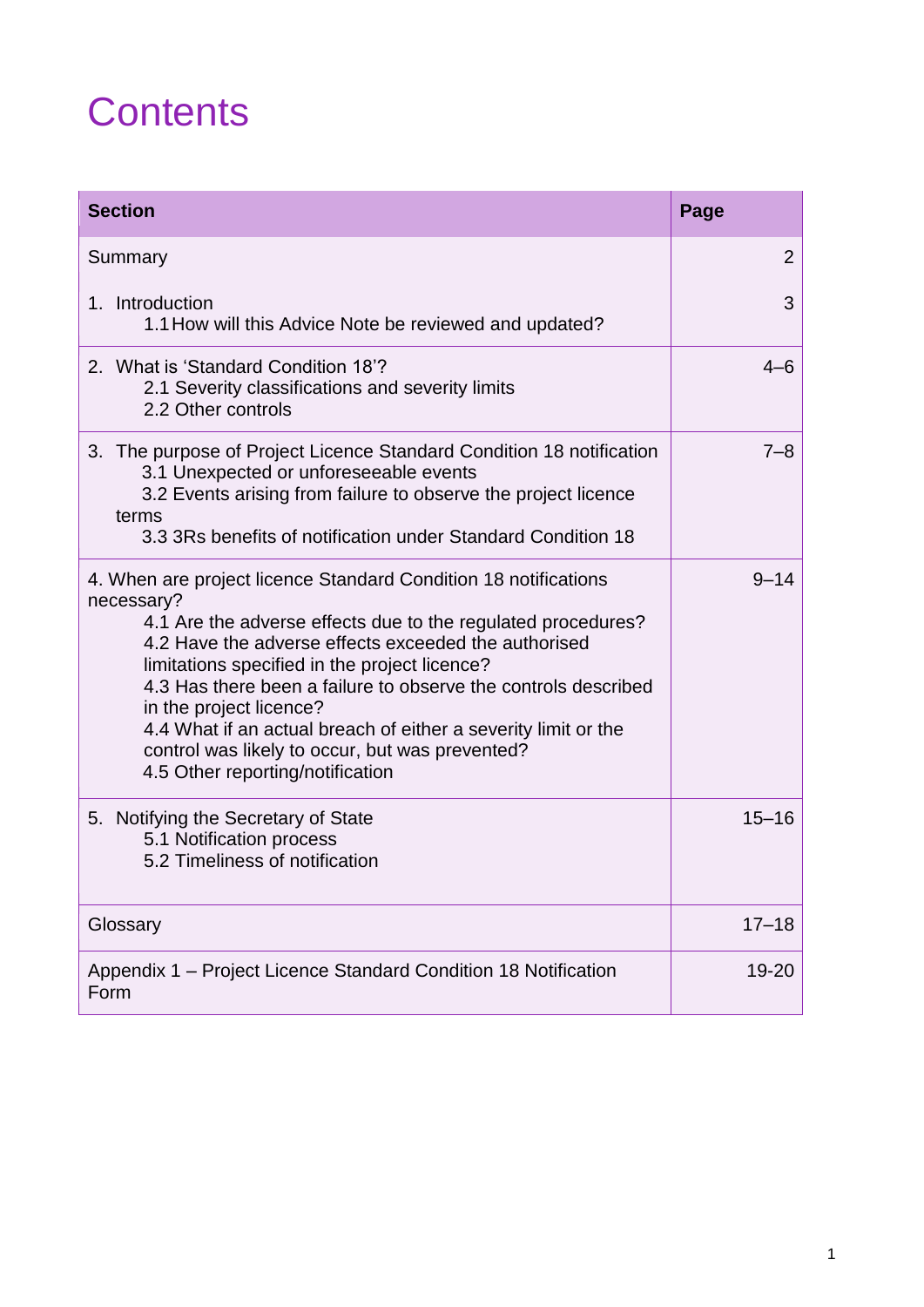## **Summary**

- The Animals in Science Regulation Unit (ASRU) is the authority responsible for regulating the operation of the Animals (Scientific Procedures) Act 1986 (ASPA).
- All project licences issued under ASPA by ASRU contain 25 standard conditions, which set specific parameters for the package of work for any person working with animals under the terms of the licence.
- Project licence Standard Condition 18 (PPL SC18) requires project licence holders to notify the Secretary of State if constraints on severity or observance of other controls described in the project licence have been or are likely to be breached.
- Breaches may have various causes; they might arise from human error, such as an unanticipated failure to observe the welfare controls specified in the project licence, or from unexpected or unforeseeable events.
- Notification of the Secretary of State under PPL SC18 relates to breaches or likely breaches of either severity limits or any other controls set in the licence. Notification provides an important opportunity for the licence holder, the establishment and ASRU to review whether any changes need to be made. Notification under PPL SC18 is not the same as reporting a non-compliance.
- Notification under PPL SC18 should be made without delay. The completed PPL SC18 Notification Form at **Appendix 1** should be emailed to the assigned Inspector promptly. The person reporting should notify an ASRU Inspector by email or telephone within 72 hours of the events that are being reported.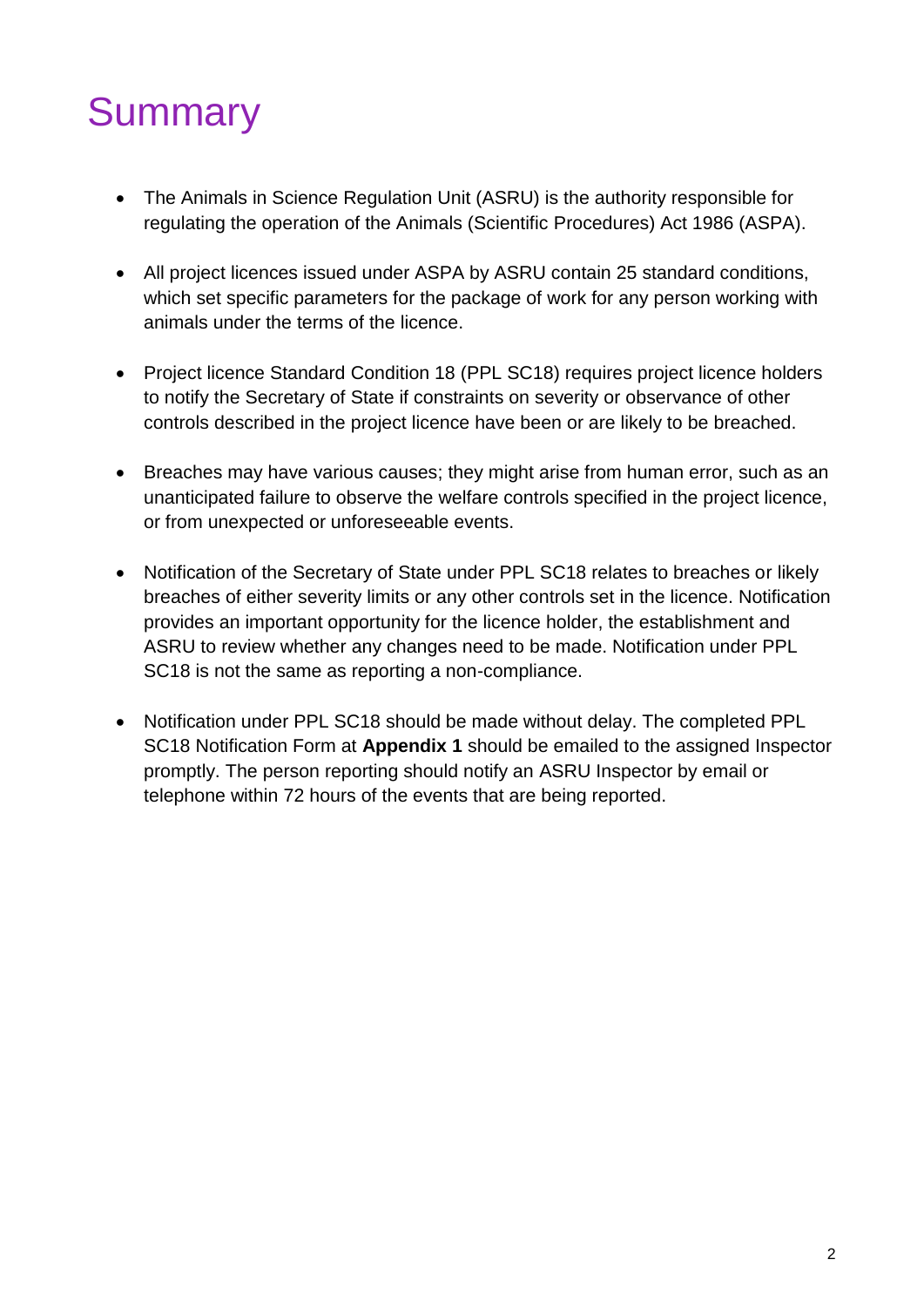# 1. Introduction

Project Licence Standard Condition 18 (PPL SC18) is one of 25 standard conditions applied to all project licences issued under the Animals (Scientific Procedures) Act 1986 (ASPA).

This Advice Note explains both the purpose of PPL SC18 and how project licence holders can comply with the requirements of the condition, that is the circumstances under which they should notify the Secretary of State of a breach, or likely breach, of a constraint on the licence.

Since ASPA was amended in 2013 to implement Directive 2010/63/EU, the Animals in Science Regulation Unit (ASRU) has noted a substantial increase in the volume of reports submitted in accordance with PPL SC18. This may be due, in part, to a new requirement to assess and record the actual severity that individual animals suffer. There may also be an element of reporting 'just in case'.

This Advice Note is aimed at those working under ASPA, to give them greater certainty about when to make a PPL SC18 notification, and when other methods of reporting should be considered instead.

It is aimed primarily at project licensees although it will be of interest to others with responsibilities under ASPA and those involved in training practitioners. This Advice Note will also inform non-practitioners wishing to know more about these issues.

This Advice Note does not provide specific advice on other types of reports or notifications that may be required or advisable.

Good communication is one of the indicators of a good culture of care and helps to build trust between those with responsibilities under ASPA and ASRU.

### **1.1 How will the Advice Note be reviewed and updated?**

The Secretary of State intends to review the advice contained in this and other Advice Notes approximately two years after publication. The intention is that information in Advice Notes will eventually be incorporated into the *Guidance on the Operation of Animals (Scientific Procedures) Act 1986*.

Please submit any queries or comments on this Advice Note to: [ASRUBusiness@homeoffice.gsi.gov.uk](mailto:ASRUBusiness@homeoffice.gsi.gov.uk)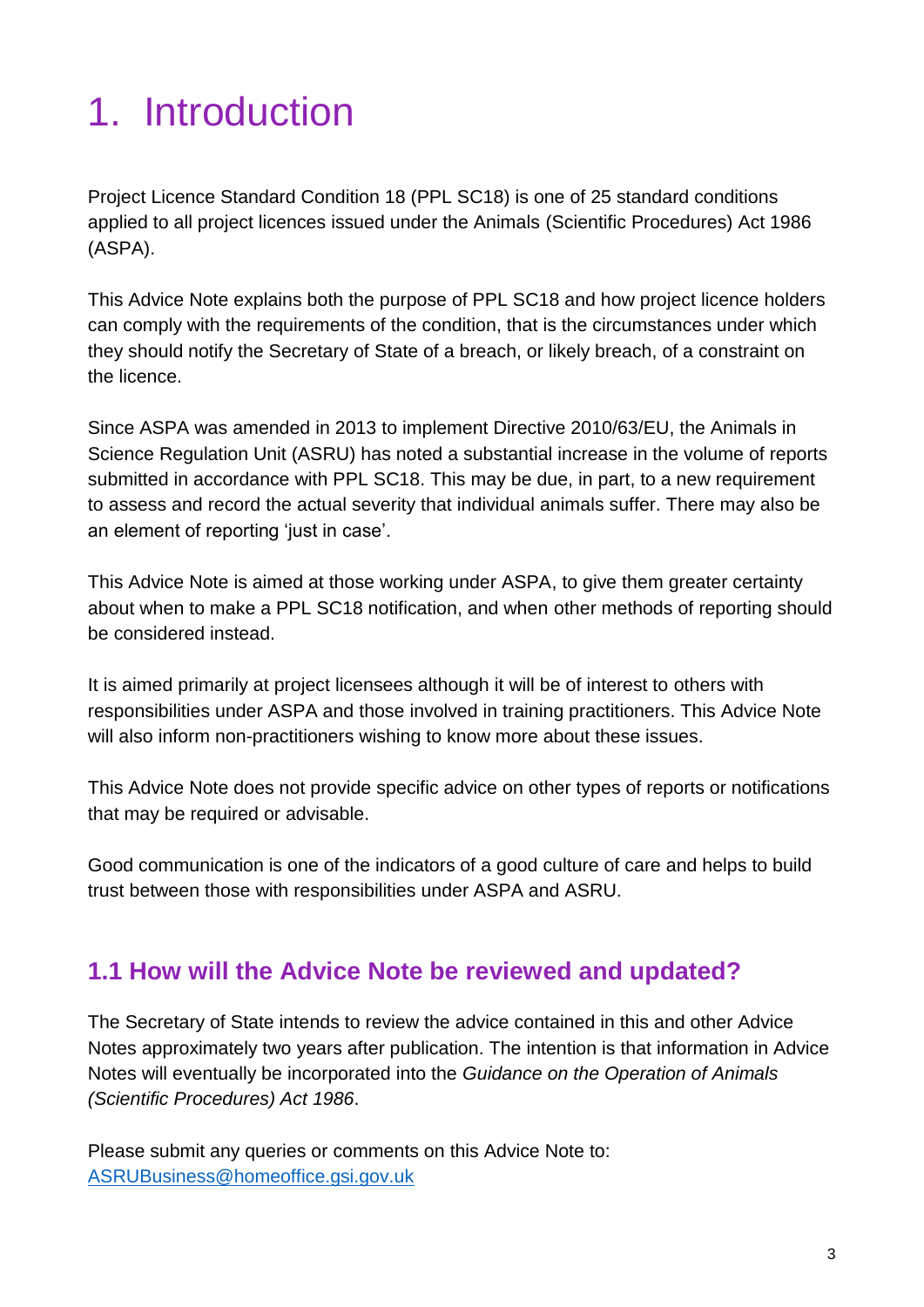## 2. What is 'Standard Condition 18'?

The Animals in Science Regulation Unit (ASRU) grants project licences subject to 25 standard conditions. The wording of these conditions is fixed and does not vary between licences. Sometimes additional conditions may be set, but the 25 standard conditions are a consistent feature of all project licences. The wording of all the standard conditions can be found in the *Guidance on the Operation of Animals (Scientific Procedures) Act 1986* (ASPA), available at:

[https://assets.publishing.service.gov.uk/government/uploads/system/uploads/attachment\\_](https://assets.publishing.service.gov.uk/government/uploads/system/uploads/attachment_data/file/662364/Guidance_on_the_Operation_of_ASPA.pdf) [data/file/662364/Guidance\\_on\\_the\\_Operation\\_of\\_ASPA.pdf.](https://assets.publishing.service.gov.uk/government/uploads/system/uploads/attachment_data/file/662364/Guidance_on_the_Operation_of_ASPA.pdf)

(PPL SC18) is applied to all project licences, in order to ensure adherence to the specific severity limits (the scientific and humane endpoints that set limits on pain) in each licence. A similar condition applied to all project licences prior to 2013, which was referred to as 'PPL SC8'.

#### **PPL SC18 states:**

*"The licence holder shall ensure adherence to the severity limits as specified in the project licence and observance of any other controls described in the licence. If these constraints appear to have been, or are likely to be, breached, the holder shall ensure that the Secretary of State is notified as soon as possible."*

In order to understand whether a PPL SC18 breach has occurred, it is necessary to understand what is meant by the 'severity limits' and 'other controls' described in the licence.

### **2.1 Severity classifications and severity limits**

Each project licensed under ASPA will have a unique series of protocols. The protocols will describe a procedure or series of procedures carried out for a particular purpose within the authorised project.

Any persons working under ASPA must have a good clear understanding of the severity categories **and** the limits of the expected adverse effects set out in each protocol for any licence they work to.

#### **Severity classification**

Since ASPA was amended in 2013 project licence protocols have been categorised in accordance with Annex 8 of Directive 2010/63/EU: Severity Classification of Procedures.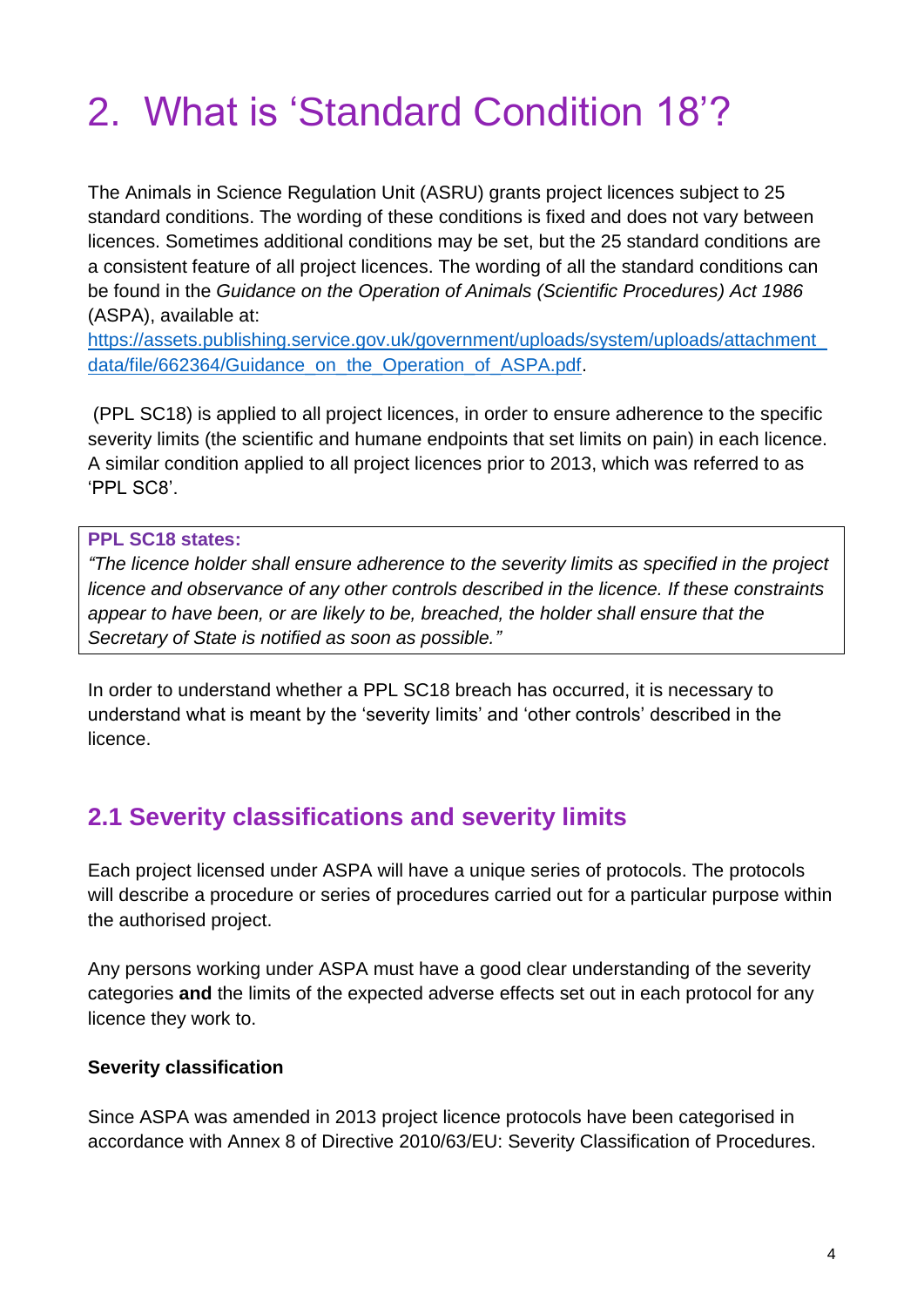The text of Annex 8 is reproduced as Appendix G of the *Guidance on the Operation of the Animals (Scientific Procedures) Act 1986.* 1

The severity categories of project protocols are:

- non-recovery;
- mild:
- moderate; and
- severe.

The prospective severity category of a protocol is determined by the degree of pain, suffering, distress or lasting harm expected to be experienced by an individual animal during the course of its use in that protocol. ASRU's decision in assigning the category will be based on the most severe effects that the animal is likely to suffer after applying the relevant refinement techniques. More detail on the factors taken into account in assigning the severity category can be found in Appendix G of the operational guidance (*ibid.*).

#### **Severity limits**

1

PPL SC18 requires the licence holder to adhere to the severity limits (and any other controls) specified in the licence.

The severity limits relate to the expected adverse effects and associated humane endpoints, which are usually specified in project licence protocols. Additional limitations are sometimes specified in the project plan of the licence schedule.

The term 'severity limit' should be thought of as a specific limit or limitation on suffering forming part of the controls of the project licence. The severity limits are the *scientific and humane endpoints* set out in the project licence. **Severity limits are not the same as the severity classification of a protocol**.

#### **Examples of severity limits**: **given in Appendix G of the operational guidance**

| Quantitative<br>limits<br>(engineering | "Tumours will be measured at appropriate intervals. If the product<br>of maximum length and maximum breadth exceeds 1.44 cm <sup>2</sup> the |
|----------------------------------------|----------------------------------------------------------------------------------------------------------------------------------------------|
| standards)                             | animal will be killed."                                                                                                                      |
|                                        | "The percentage proportion of animals anticipated to experience<br>[a particular adverse effect] is x %."                                    |

<sup>1</sup> <https://www.gov.uk/government/publications/operation-of-aspa>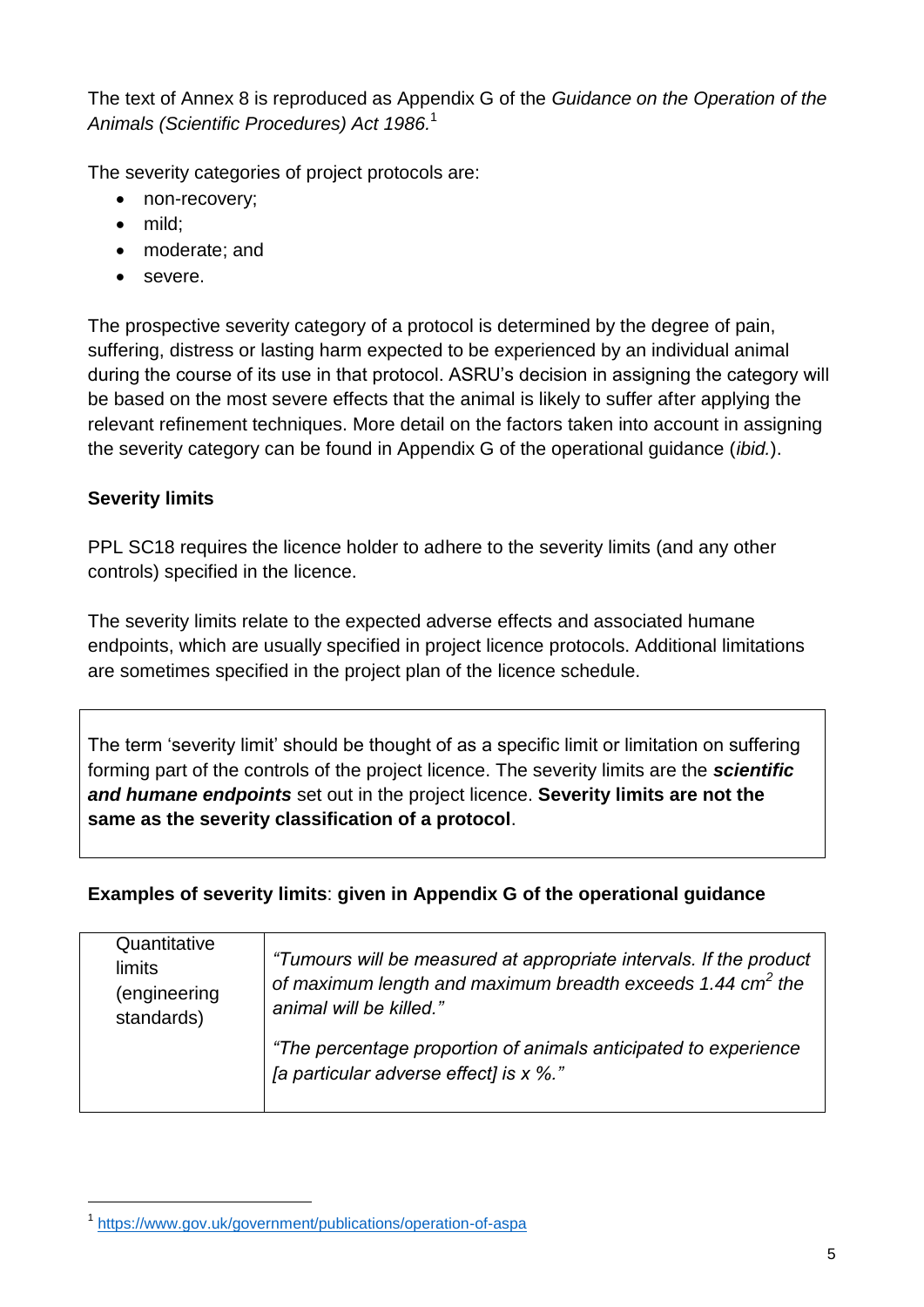| <b>Qualitative limits</b><br>(performance<br>standards)                                                                                                                                                                     | "Animals will be killed earlier if the tumour ulcerates or impedes<br>any vital function (for example, locomotion, vision, mastication,<br>excretion)."<br>"If a large number of small tumours or cysts accumulate in an<br>area that impedes vital function, the mice will be killed."                                                                        |
|-----------------------------------------------------------------------------------------------------------------------------------------------------------------------------------------------------------------------------|----------------------------------------------------------------------------------------------------------------------------------------------------------------------------------------------------------------------------------------------------------------------------------------------------------------------------------------------------------------|
| A humane endpoint<br>applied to the<br>protocol as a whole                                                                                                                                                                  | "Mice will be killed if they show signs of ill health, such as<br>piloerection and hunched posture, inactivity or inappetence for a<br>period of 48 hours. In addition, any animal that loses 20% of its<br>body weight when compared to age-matched control or develops<br>more serious clinical signs such as diarrhoea or dyspnoea will<br>also be killed." |
| An endpoint defined<br>for a particular<br>adverse effect                                                                                                                                                                   | "If anaphylaxis occurs and animals are seen to do x, y and z, they<br>will be humanely killed."                                                                                                                                                                                                                                                                |
| A single clinical sign<br>or combination of<br>signs not specified<br>in the licence but<br>judged as<br>consistent with the<br>appropriate severity<br>classification for the<br>protocol according<br>to Annex 8 criteria | "If adverse effects exceed those consistent with the moderate<br>severity classification of the protocol, animals will be humanely<br>killed;"                                                                                                                                                                                                                 |

## **2.2 Other controls**

PPL SC18 also requires the licence holder to ensure observance of *"any other controls described in the licence"*. Project licences may specify specific or unique controls, which are intended to provide additional safeguards to limit suffering, for example:

- monitoring regimes (without proper monitoring, breaches of severity limits and other controls may go undetected);
- use of score sheets; and
- supportive measures, such as defined housing conditions, provision of foodstuffs for convalescents, use of medicines or analgesics.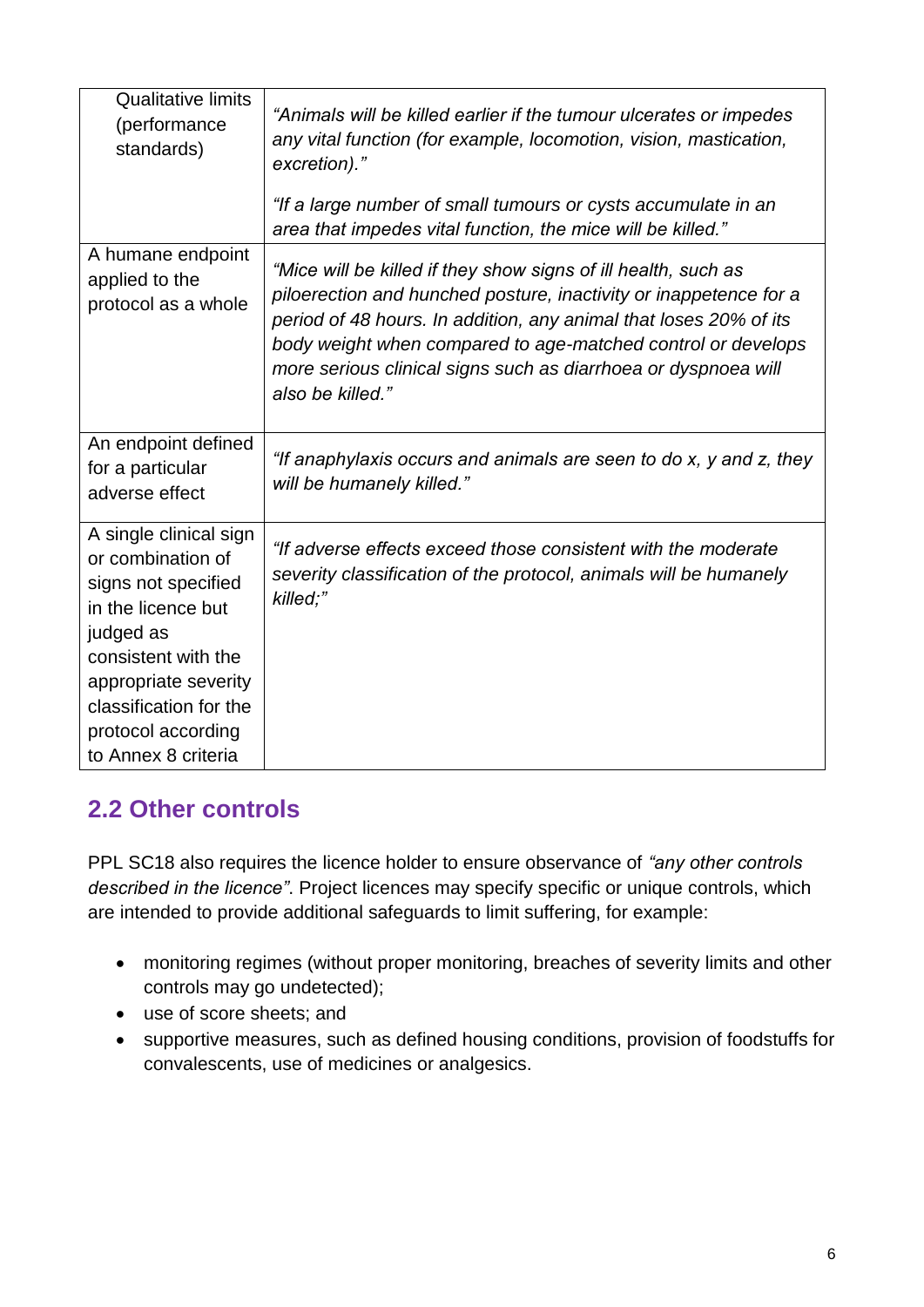## 3. The purpose of Project licence Standard Condition 18 notification

Project licence Standard Condition 18 (PPL SC18) requires that *"If these constraints appear to have been, or are likely to be, breached, the holder shall ensure that the Secretary of State is notified as soon as possible."*

Notification under PPL SC18 is therefore how licence holders are expected to comply with the legal requirements.

**A person making a report under PPL SC18 is not reporting a non-compliance.** On further discussion with the relevant Inspector, a range of possible outcomes will follow notification. It might be that no action is required, or the project licence is amended, or a minor infringement is acknowledged. However, a failure to notify when there is a requirement to do so may itself be considered non-compliance, which could result action being taken.

#### 3.1 **Unexpected or unforeseeable events**

The Animals in Regulation Unit (ASRU) recognises that during the course of research unexpected adverse effects may occur. The PPL SC18 notification requirement provides a mechanism for compliance when the unexpected happens and animals may suffer more than is authorised.

Reviewing the cause of the unexpected adverse effects provides an opportunity for the project licence holder, the Animal Welfare and Ethical Review Body (AWERB) and others at the establishment to review study protocols, systems, processes and staff training to identify whether there are any changes that might prevent a recurrence of the problem. In some cases a procedure will simply not be repeated where either an alternative that is expected to be more refined can be found or where the harms now expected are greater than can be justified.

In some situations the project licence holder will recognise that in order to continue with their research and achieve the satisfactory scientific results from that research, then these unforeseen or unexpected adverse effects are likely to reoccur. Often this will require an amendment to the project licence to specify:

- the now 'likely adverse effects';
- how they will be controlled and limited; and
- any relevant humane endpoints.

On submission to the Home Office, the Inspector will carry out another harm benefit analysis to determine whether the revised programme of work should be authorised.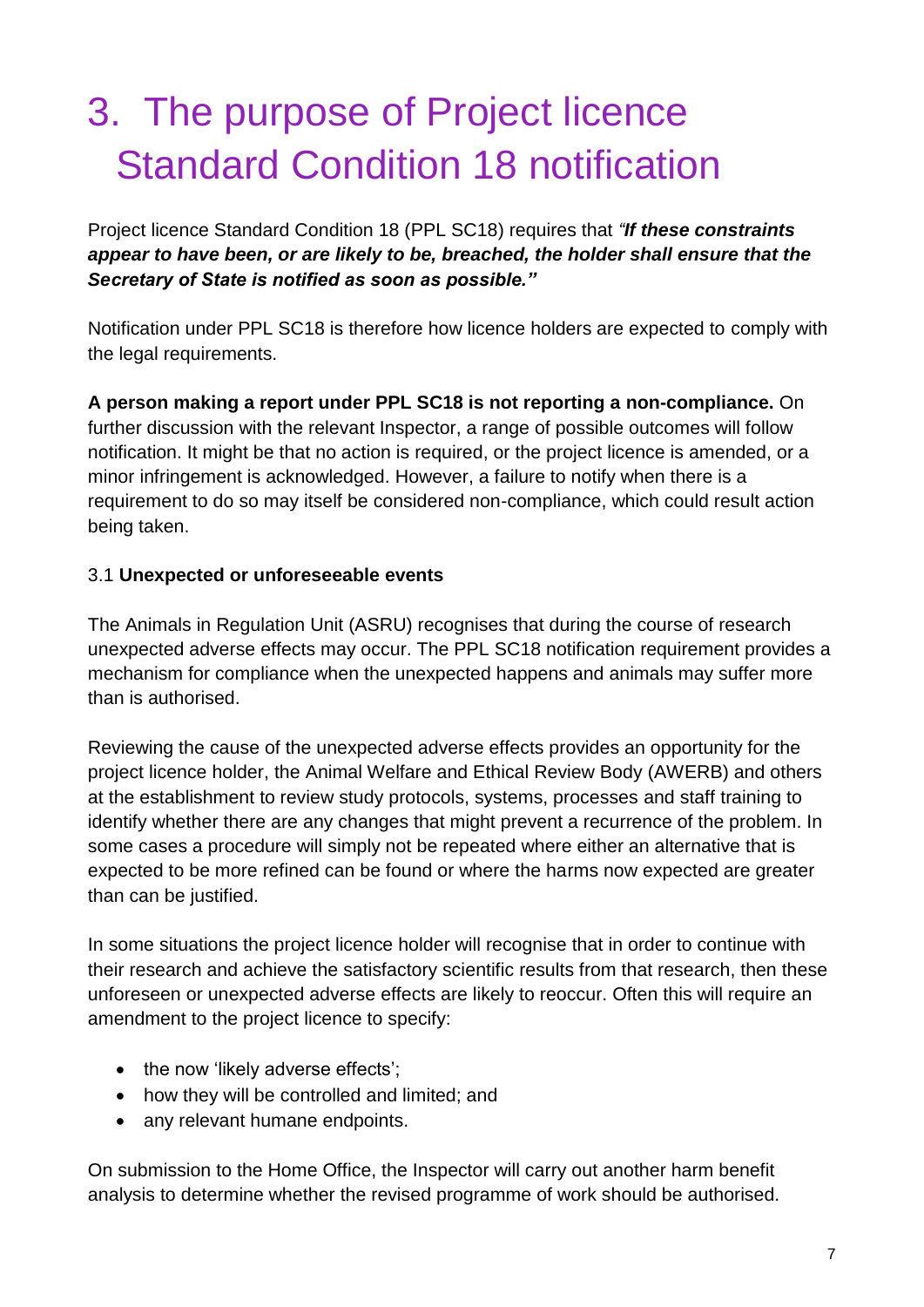#### 3.2 **Events arising from failure to observe the project licence terms**

Alternatively, a requirement to make a PPL SC18 notification might be generated by a personnel failure to observe the specified terms or control measures set out in the project licence. An example of this might be a failure to note that the onset of defined endpoints was happening faster than anticipated, and had escaped detection despite normal monitoring. It could also happen as a result of an unanticipated independent factor, such as concurrent subclinical infection. Again, as long as the PPL SC18 notification is made, it may in due course be determined that there are alternative ways to resolve the matter, and it will not necessarily become a non-compliance matter.

#### 3.3 **3Rs benefits of notification under project licence Standard Condition 18**

PPL SC18 notifications provide a key opportunity for the Inspectorate to work with licence holders to assess whether there is evidence that to comply with the principles of replacement, reduction and refinement (the 3Rs) an adjustment should be made to the project licence conditions or protocols. Adjustments are likely to be in relation to refinement or reduction, rather than replacement – but should be treated on a case by case basis, as illustrated by the following examples.

Refinement:

- by facilitating a review of the procedures to be undertaken and the likely adverse effects; and
- providing an opportunity for licensees, in conjunction with the Named Persons (the Named Animal Care and Welfare Officer, Named Information Officer [NIO] and the Named Veterinary Surgeon) to provide specific advice to minimise adverse effects in the future and to gather and disseminate 3Rs information.

#### Reduction:

- by ensuring that regulated procedures are not applied to animals that need to be humanely killed according to specified humane endpoints, which may need to be done before the desired data can be gathered; and
- by ensuring that unsuccessful approaches are not repeated.

PPL SC18 notifications may also alert licence holders to common themes of problems or emerging risks, and prompt them to address these issues with an establishment-wide approach. It might help to generate action to address reduction and refinement issues, for example, through discussion at the local AWERB or by improved information sharing by the NIO. Regular reviews of when and why PPL SC18 notifications are being made by an establishment should help to underpin the culture of care, improve 3Rs work and communication, and drive up collaborative working.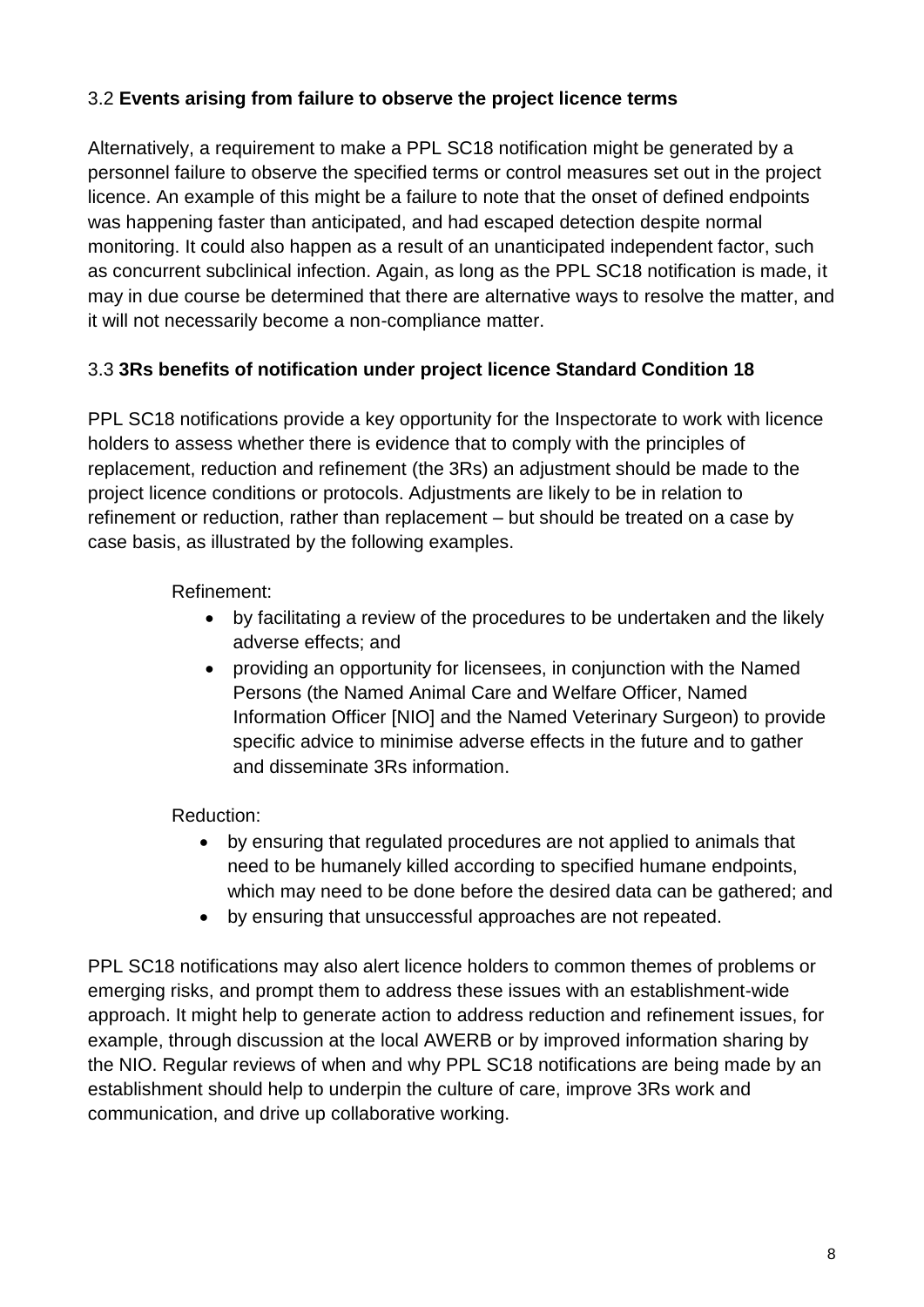## 4. When are Project licence Standard Condition 18 notifications necessary?

A Project licence Standard Condition 18 (PPL SC18) notification needs to be made if the severity limits specified in the licence **or** any other control indicated in the licence has been, or is likely to be breached (the severity limit and the other controls may together be referred to as the 'limitations' specified in the licence). This can relate to any aspect of the project licence, and will depend on the information written into the licence. It should not be automatically considered as a notification of non-compliance.

#### **What if there is breach or likely breach of a control, but the severity limit has not been exceeded?**

It is important to note that the wording of PPL SC18 requires notification where there has been a breach, or likely breach of a control even where a severity limit has not been exceeded.

#### **What if an animal experienced an unexpected adverse effect?**

An unexpected adverse effect, by its very definition, is an unanticipated source of pain, suffering, distress or lasting harm. It has not formed any part of the consideration put into drawing up of the project licence. It has not been included in the harm benefit analysis that underpins the project licence and therefore has to be notified.

#### **What if it was a simple personnel infringement, rather than a compliance failing?**

A PPL SC18 notification is not necessarily a report of a non-compliance. A personnel failure to observe the specified terms or control measures set out in the project licence is likely to require a PPL SC18 notification if a severity limit or any other control has either been breached, or is likely to be breached as a result.

As long as the PPL SC18 notification is made, it may in due course be determined that some particular course of action is appropriate, rather than treating it as a non-compliance matter.

#### **What if the breach has not actually happened, because the licensee realised and went back to following the protocol, should the licensee still report it?**

Yes. The licensee is asked to make a report where a breach has occurred or is likely to occur. Of course, it is helpful to have prevented a potential breach. However, it may be that others in the establishment need to be aware:

- of a change in practice; or
- that an amendment to the project licence is required to stop others from making the same mistake in the future.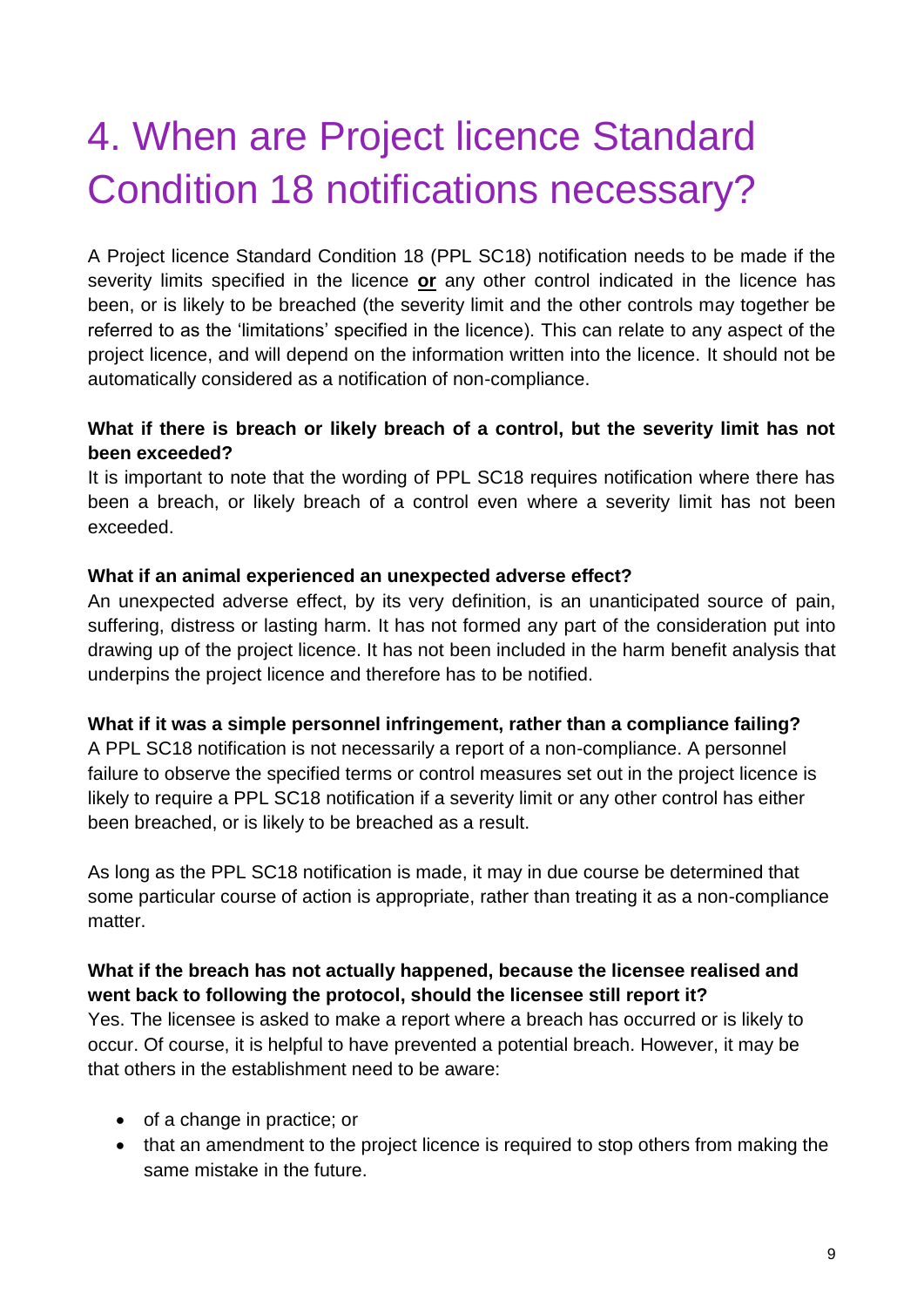**The following questions may help the licence holder to decide whether or not to make a PPL SC18 notification.**

- Is an animal experiencing adverse effects due to the regulated procedures applied?
- If so, are the effects specified in the project licence or are they unexpected adverse effects?
- If an animal is experiencing adverse effects have they exceeded, or are they likely to exceed, the authorised severity limitations specified in the project licence?
- Is the licence holder aware of either a failure to observe a project licence control or that such a control is likely to breached?
- Is the licence holder aware of some unexpected external cause not related to the regulated procedure, such as plant failure, leaking water supply, or incidental disease reports?

The decision tree at Figure 1 summarises these considerations.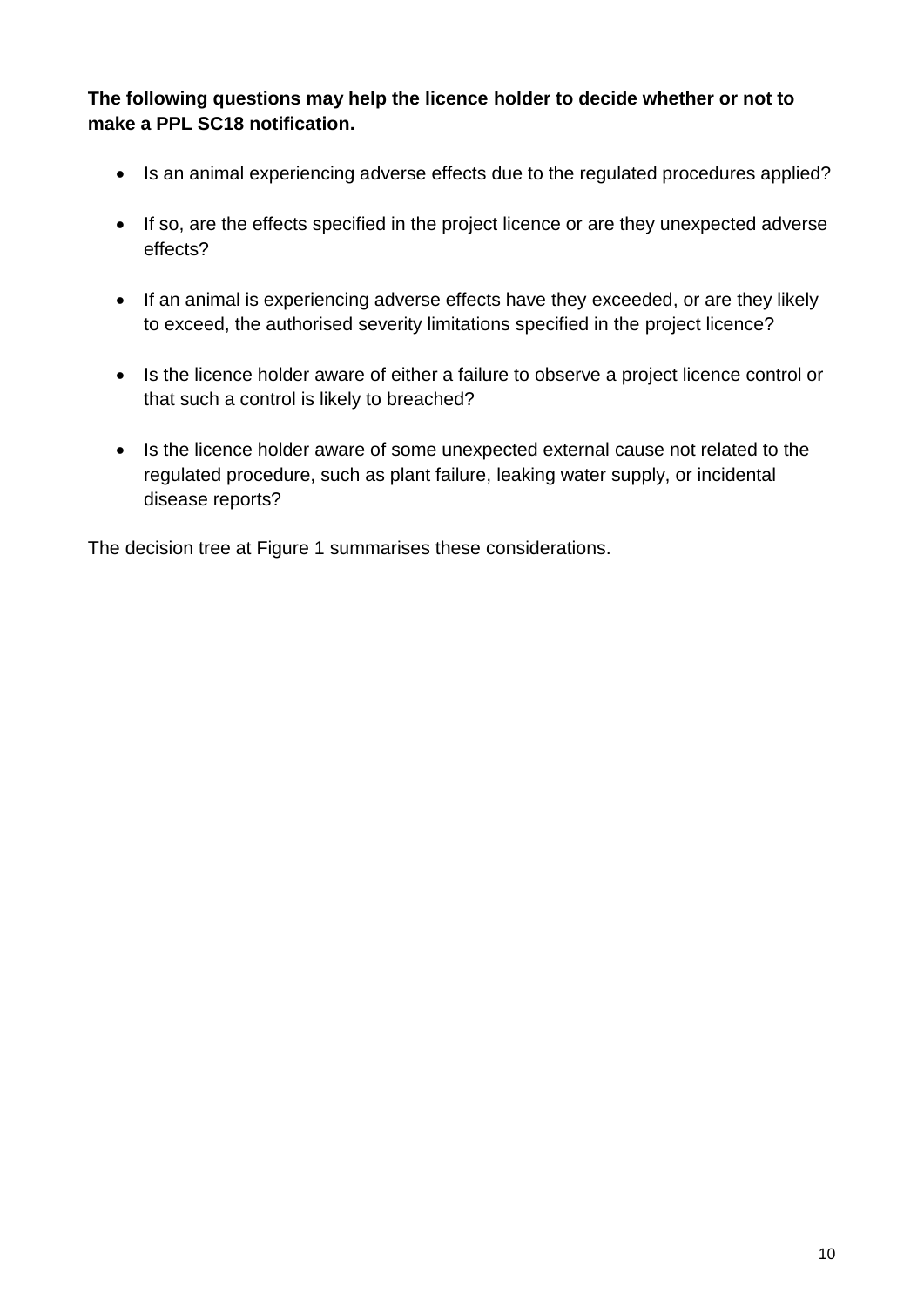

### **4.1 Are the adverse effects due to the regulated procedures?**

Events that are unrelated to the regulated procedures should not be notified through PPL SC18. In some circumstances it may be necessary to consider whether any adverse effects that occurred, but not as a result of a regulated procedure, will affect the overall suffering of an animal such that a severity limit might be reached earlier than expected.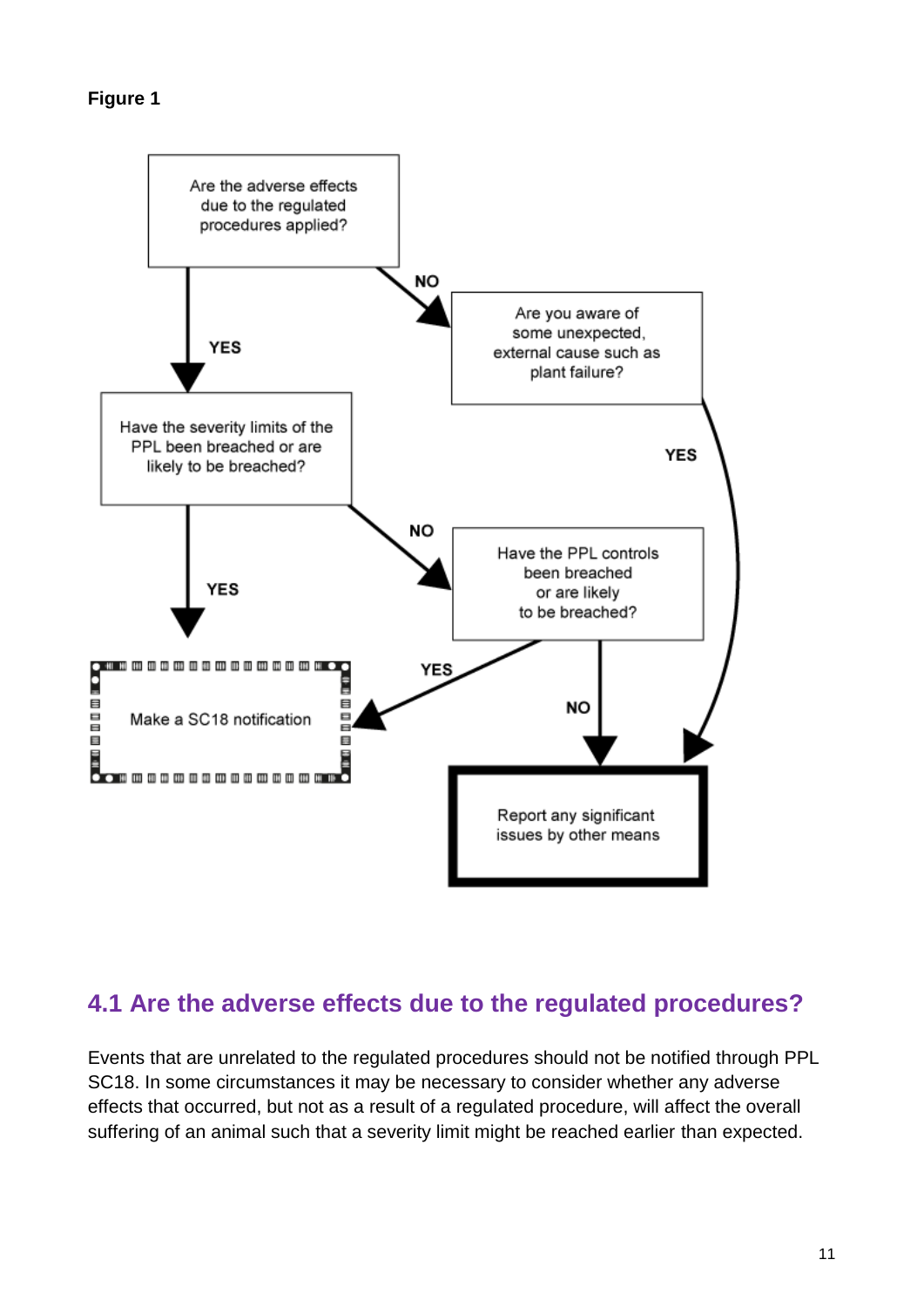Examples of adverse effects not related to the regulated procedures are:

- adverse effects associated with plant failure;
- adverse effects associated with leaking water bottles;
- fight wounds in animals on study; and
- incidental disease/injury not related to the study.

In the event that animals undergoing procedures are found dead as a consequence of those procedures, and mortality at this rate is not an authorised adverse effect in the relevant protocol, this is an unexpected adverse effect. This should be reported to the relevant Inspector using the PPL SC18 notification process. In addition, in these circumstances licence holders should also review the guidance in *Advisory notes on recording and reporting the actual severity of regulated procedures*. 2

### **4.2 Have the adverse effects exceeded the authorised limitations specified in the project licence?**

Where the adverse effects are due to the regulated procedures, the next stage is to consider whether the effects are unexpected, that is they were not specified in the protocol for the work or considered in the preparation of the project licence. Unexpected adverse effects should be the subject of a PPL SC18 notification.

Where the adverse effects are within the range of what was expected or specified in the terms of the project licence, the next stage is to consider whether they are within the authorised severity limits of the project licence. (See section 2.1 of this document for examples of how limits may be written in the project licence.)

Some examples of possible expected adverse effects that might need to be considered for PPL SC18 notification are:

- a humane endpoint is exceeded despite required monitoring or other measures;
- an unexpected harmful phenotype in a genetically altered animal being maintained on a 'mild' protocol causing pain, suffering or distress that is greater than mild and transient, for example, a genetically altered mouse exhibiting tremor that affects its ability to eat and drink; or
- adverse effects that are more severe or frequent than the descriptions on the project licence, for example, paralysis in all four limbs, when only partial paresis of one limb is authorised.

Note that there will be scenarios where the adverse effects noted are within the authorised limits, **and a PPL SC18 notification is not required**, as shown in the following examples.

1 2

[https://www.gov.uk/government/uploads/system/uploads/attachment\\_data/file/276014/NotesActualSeverit](https://www.gov.uk/government/uploads/system/uploads/attachment_data/file/276014/NotesActualSeverityReporting.pdf) [yReporting.pdf](https://www.gov.uk/government/uploads/system/uploads/attachment_data/file/276014/NotesActualSeverityReporting.pdf)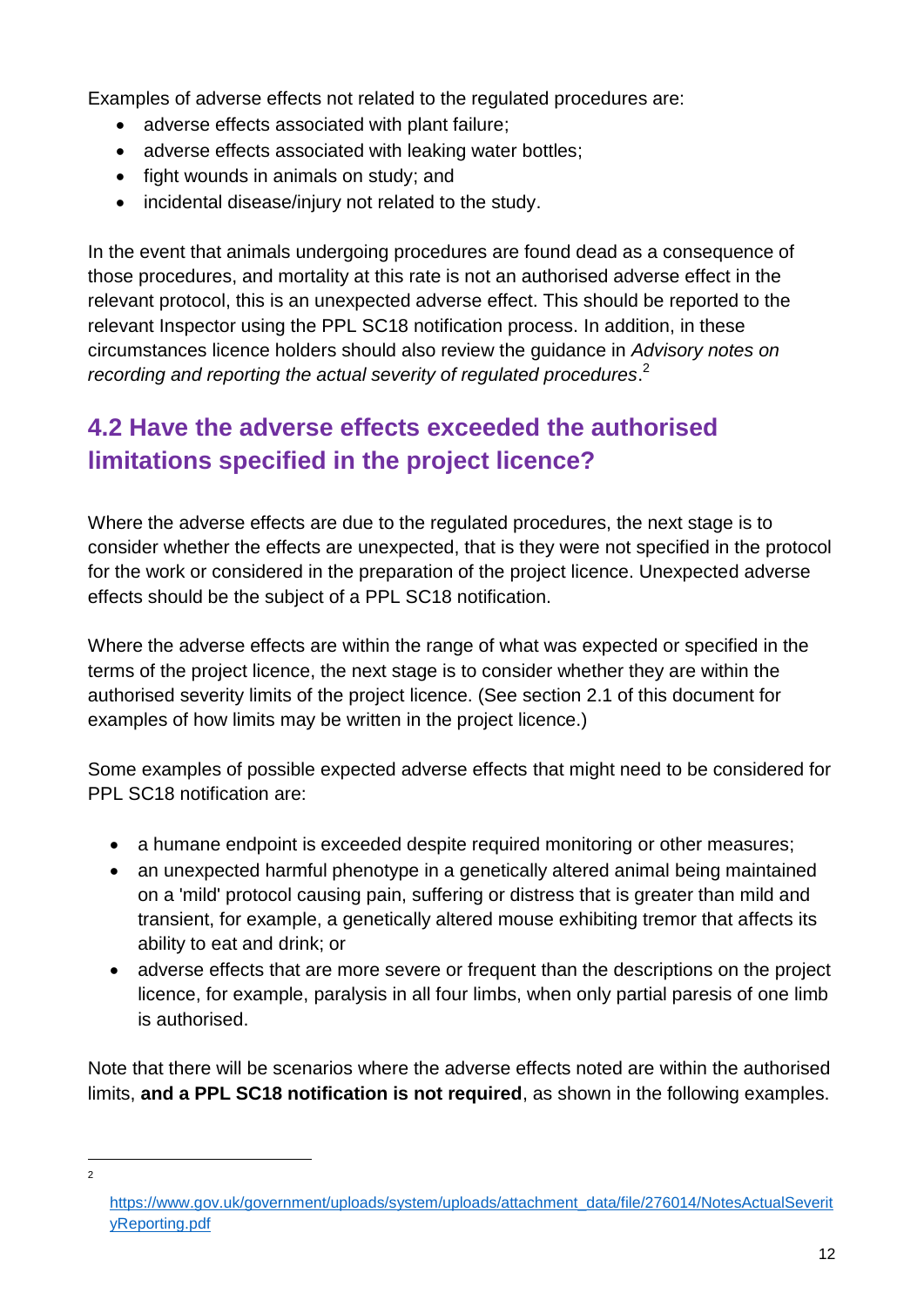- The mortality rate is authorised by the project licence.
- The frequency and degree of adverse effects is authorised by the project licence;
- The rate of unusual events is authorised by the project licence and appropriate action has been taken to minimise suffering.
- Appropriate and timely action is taken when a humane endpoint is recognised. For example, the project licence specifies that animals will be killed if they lose more than a certain proportion of their original body weight. In the case where an animal is found to have lost slightly more weight but has been promptly and humanely killed, then the animal has reached its endpoint and the correct welfare intervention has been applied, in a timely fashion.

An informed decision needs to be taken by the project licence holder as to whether a notification is necessary. An 'informed decision' is a decision based on:

- knowledge of what an animal is known to have experienced, or is reasonably likely to have experienced, or is likely to be about to experience; and
- the actions taken by those responsible for the animal.

This requires a suitable level of competence in the person making that decision. If in any doubt, advice should be sought from named animal care staff and the Named Veterinary Surgeon. If there is uncertainty over other scenarios, advice can be taken from the assigned Inspector

### **4.3 Has there been a failure to observe the controls described in the project licence?**

In some circumstances, a report may be required even where the severity limits have not been exceeded. Where there has been a failure to observe the project licence controls for whatever reason, PPL SC18 requires a notification to be made, including an explanation as to how or why the specified controls were not observed.

### **4.4. What if an actual breach of either the severity limit or the control was likely to occur, but was prevented?**

Under PPL SC18 a licence holder is required to make a report where a breach has occurred or is likely to occur. Of course it is helpful to prevent a potential breach. However, it may be that some permanent change needs to be made in order to prevent others making the same mistake. For example, a change in establishment operating practice, or an amendment to the project licence is required. By making a notification report, the licence holder can facilitate a conversation with colleagues and their Inspector about the right preventative actions.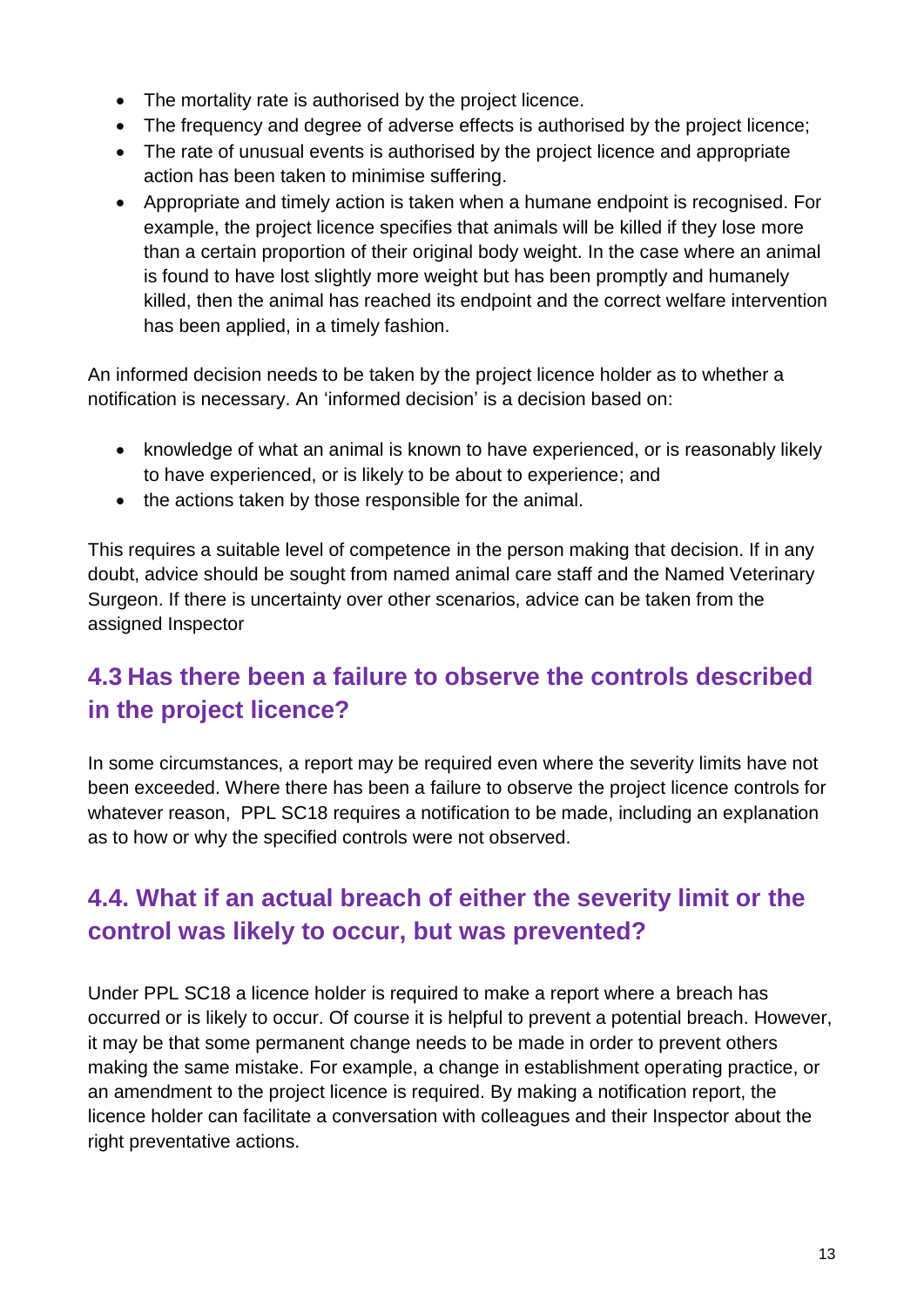## **4.5 Other reporting/notification**

There may be other incidents, or significant events that do not require PPL SC18 reports but that Inspectors should be made aware of promptly. These include events where specially protected species or particularly unusual or unexpected scenarios are involved. Licence holders are encouraged to maintain good communication with their assigned Inspector, through telephone calls or secure emails.

**Note that a PPL SC18 notification is not for reporting an actual non-compliance with project licence authorities**. These should be notified to the assigned Inspector as soon as practicable so that the necessary enquiries can take place without delay. Examples of adverse effects that are potential non-compliance are:

- $\bullet$  a failure to make the specified intervention in a timely fashion  $-$  for example, the adverse effects section of the project licence protocol states that animals will be killed if their tumours become ulcerated and such an animal is not killed in a timely fashion;
- continuing to breed genetically altered animals with an adverse phenotype not described in the project licence;
- failing to take all measures to minimise suffering for example, failing to provide adequate analgesia to post-surgical animals; and
- a failure to monitor animals at a frequency specified in the project licence, resulting in avoidable harm.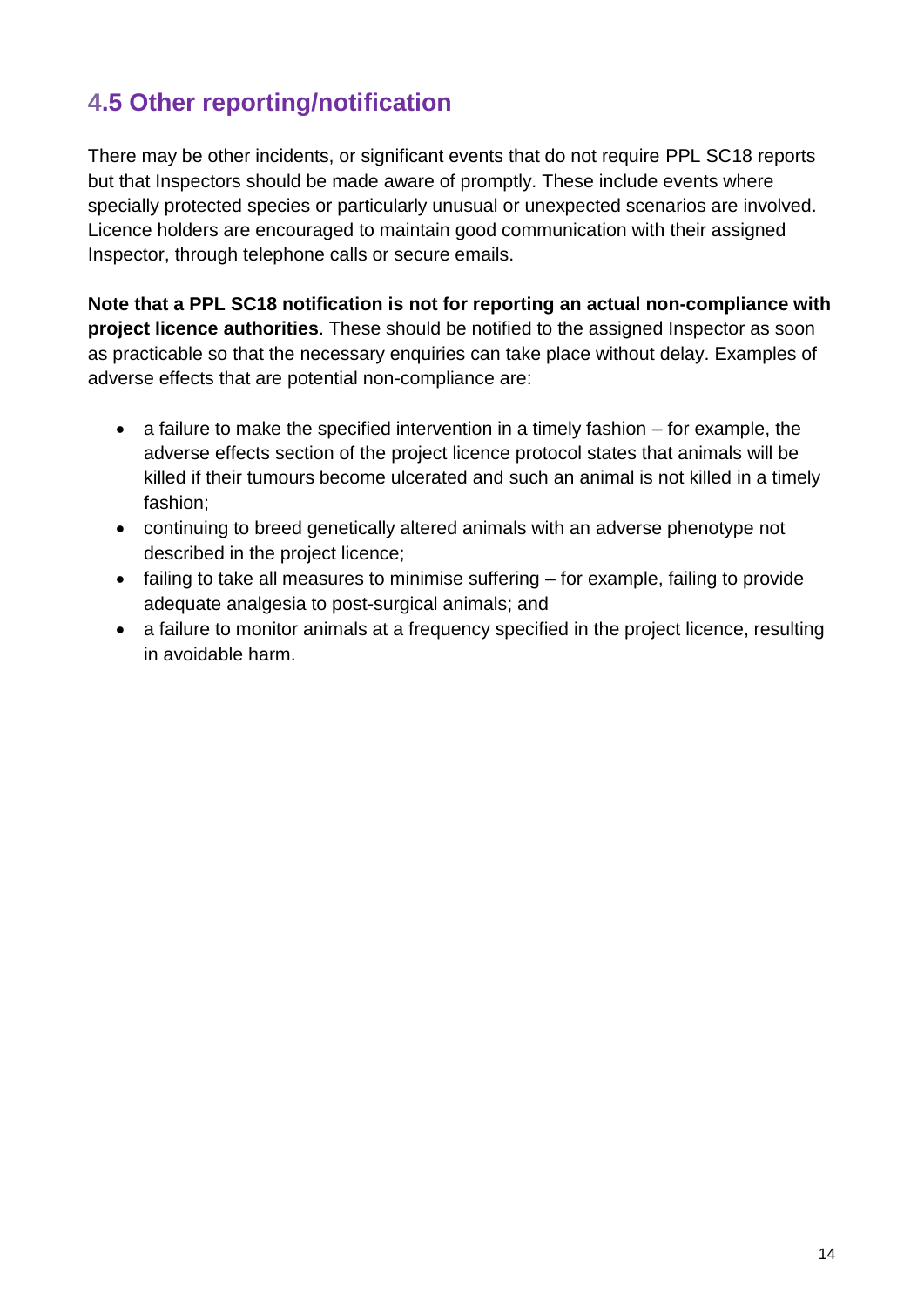# 5. Notifying the Secretary of State

The project licence holder is legally responsible for notifying the Secretary of State if constraints on severity or observance of other controls described in the project licence have been or are likely to be, breached. The project licence holder is responsible, amongst other things, for ensuring that:

- the degree and duration of adverse effects are minimised;
- the fewest animals die;
- long-lasting pain is ameliorated; and
- at the end of the procedures animals are killed promptly if they are suffering or likely to suffer due to the regulated procedures.

The project licence holder should therefore be aware of the adverse effects being suffered by animals being used under their project licences, and they should ensure that adequate monitoring regimes are in place.

Personal licensees have a responsibility under Personal licence Standard Condition 13 to *"notify the project licence holder as soon as possible when it appears either that the severity limit of any procedure listed in the project licence or the constraints upon adverse effects described in the project licence have been or are likely to be exceeded."* Project licence holders need to ensure good systems of communication with personal licence holders working under their project licence.

### **5.1 Notification process**

The project licence holder should notify the Animals in Science Regulation Unit (ASRU) Inspector assigned to the establishment. The report may be submitted using secure email or in hard copy. An initial report can be made by telephone, but it should be followed up in writing.

The PPL SC18reporting template is at Appendix 1. The information provided should be clear and concise but sufficient to give the Inspector an understanding of what has happened and why, and what steps are being taken to prevent or minimise the likelihood of recurrence.

The Inspector will consider the contents of the notification and assess what action should be recommended to the Secretary of State. This may be straightforward, for example, to note the details and agree that the appropriate remedial measures have been put in place so no further action is necessary. Sometimes further discussion is required with the project licence holder to seek information and reassurances regarding the conduct of future studies. It may be that an amendment to the project licence is required before the procedures giving rise to the unauthorised adverse effects may be repeated.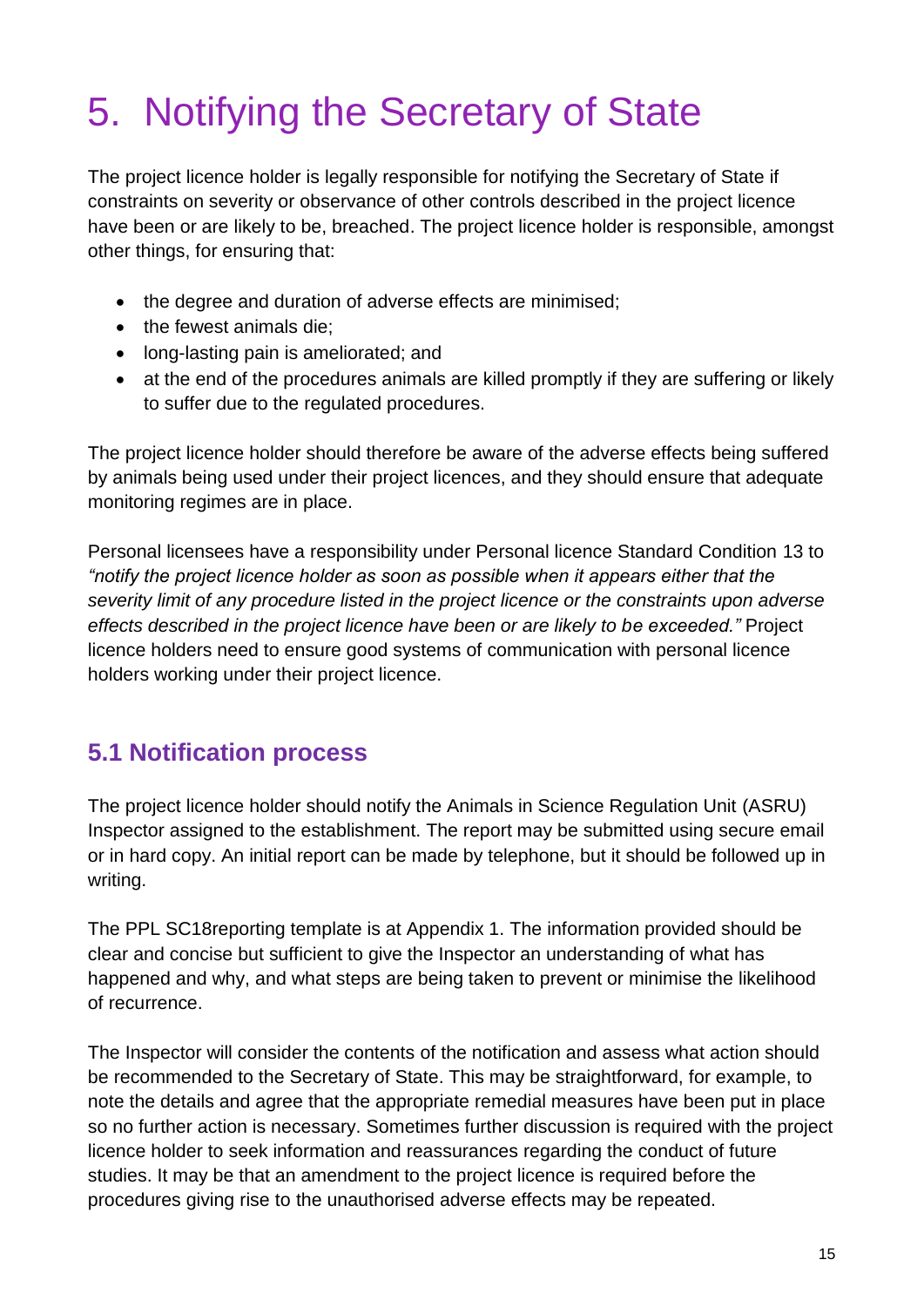#### **Repetition of 'unexpected' adverse effects**

Where an unexpected adverse effect is considered likely to arise again because it is now an expected adverse effect, an amendment to the project licence may be required to incorporate this adverse effect.

Typically the same unexpected adverse effects due to the same cause would become 'expected' after being observed twice or more in close succession.

The PPL SC18 notification may be the first step in recognising that a review of the circumstances by the Animal Welfare and Ethical Review Body, Named Persons and the assigned Inspector is required, and perhaps an application needs to be made to amend the project licence before the same type of study is undertaken again.

## **5.2 Timeliness of notification**

PPL SC18 requires notification 'as soon as possible'. ASRU's expectation is that the Notification template at Appendix 1 should be emailed to the assigned Inspector without delay. This email, or at a minimum a telephone call, should be received by the assigned Inspector within 72 hours of the events having occurred, or being identified as a potential risk.

Notification should not be delayed pending completion of internal investigations. In such instances a PPL SC18 notification should be made as soon as possible. The project licence holder should then update the assigned Inspector by telephone or email to let them know whether an internal investigation is going to be pursued.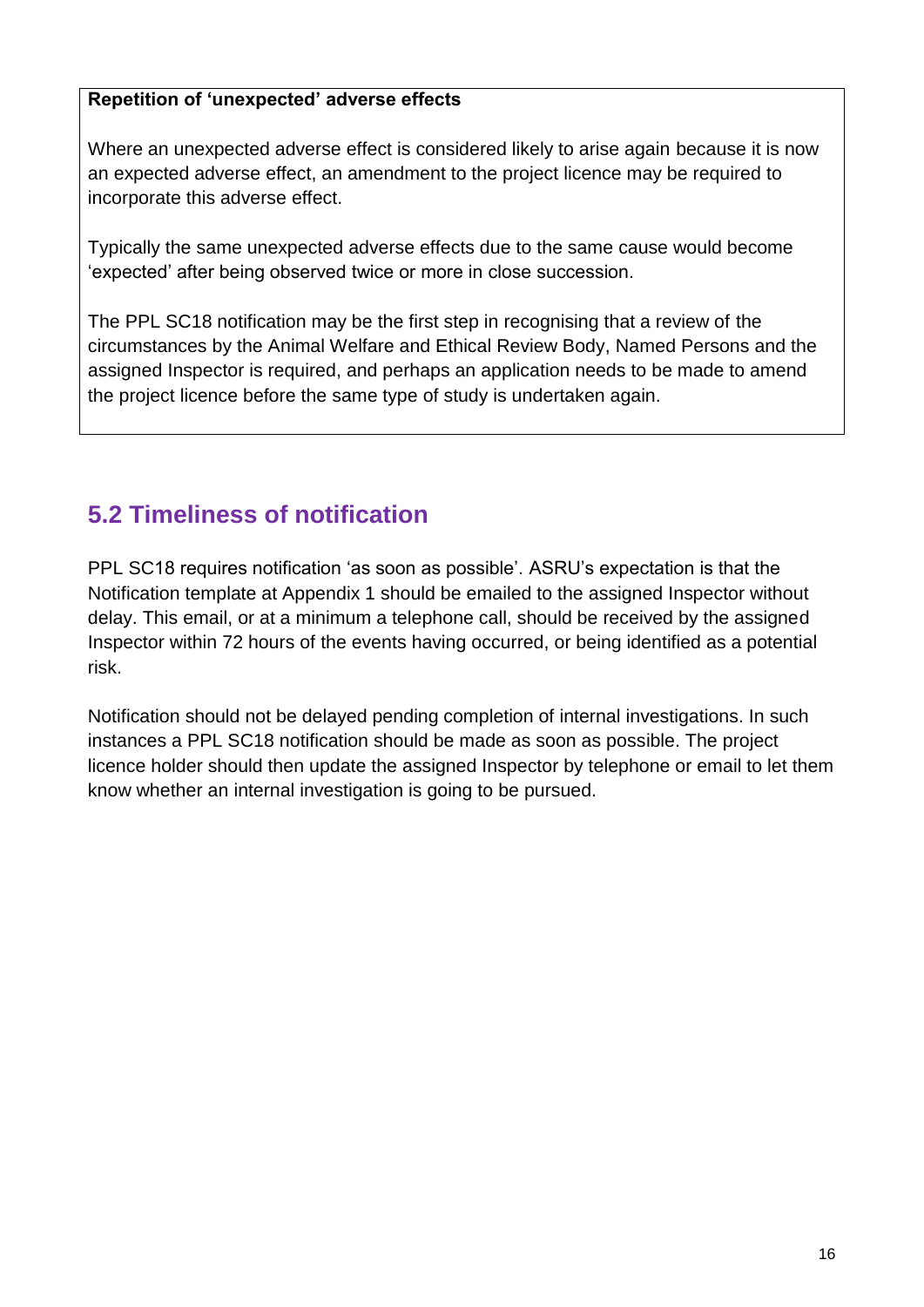| Glossary                        |                                                                                                                                                                                                                                                                                                                  |
|---------------------------------|------------------------------------------------------------------------------------------------------------------------------------------------------------------------------------------------------------------------------------------------------------------------------------------------------------------|
| 3Rs                             | The three 'Rs' - replacement, reduction, refinement                                                                                                                                                                                                                                                              |
| <b>Actual severity</b>          | The actual intensity of pain, suffering, distress or lasting harm<br>experienced by an animal in a procedure or series of<br>procedures. It should be the highest level experienced at any<br>point during the course of the procedure and should take into<br>account any cumulative effects                    |
| <b>ASPA/the Act</b>             | Animals (Scientific Procedures) Act 1986                                                                                                                                                                                                                                                                         |
| <b>ASRU</b>                     | Animals in Science Regulation Unit                                                                                                                                                                                                                                                                               |
| <b>AWERB</b>                    | Animal Welfare and Ethical Review Body                                                                                                                                                                                                                                                                           |
| <b>Harm-benefit</b><br>analysis | An analysis in which the likely adverse effects in a procedure<br>within a project are weighed against the potential benefits of<br>the project for people, animals or the environment                                                                                                                           |
| <b>Humane endpoint</b>          | Clear, predictable and irreversible criteria that allow the early<br>termination of a procedure before an animal experiences harm<br>that is not authorised or scientifically justified                                                                                                                          |
| <b>PPL</b>                      | Project licence                                                                                                                                                                                                                                                                                                  |
| <b>PPL SC</b>                   | Project Licence Standard Condition. There are 25 standard<br>conditions appended to every project licence issued under<br><b>ASPA</b>                                                                                                                                                                            |
| <b>Project Licence</b>          | A licence issued under <b>ASPA</b> authorising a scientific<br>programme of work                                                                                                                                                                                                                                 |
| <b>Protocol</b>                 | A procedure or series of procedures carried out for a particular<br>purpose as part of an authorised project                                                                                                                                                                                                     |
| <b>Regulated procedure</b>      | Any procedure applied to a protected animal for a<br>qualifying purpose, which may have the effect of<br>causing the animal a level of pain, suffering, distress or<br>lasting harm equivalent to, or higher than, that caused by<br>the introduction of a needle in accordance with good veterinary<br>practice |
| <b>Reduction</b>                | Methods that minimise the number of animals used for each<br>experiment                                                                                                                                                                                                                                          |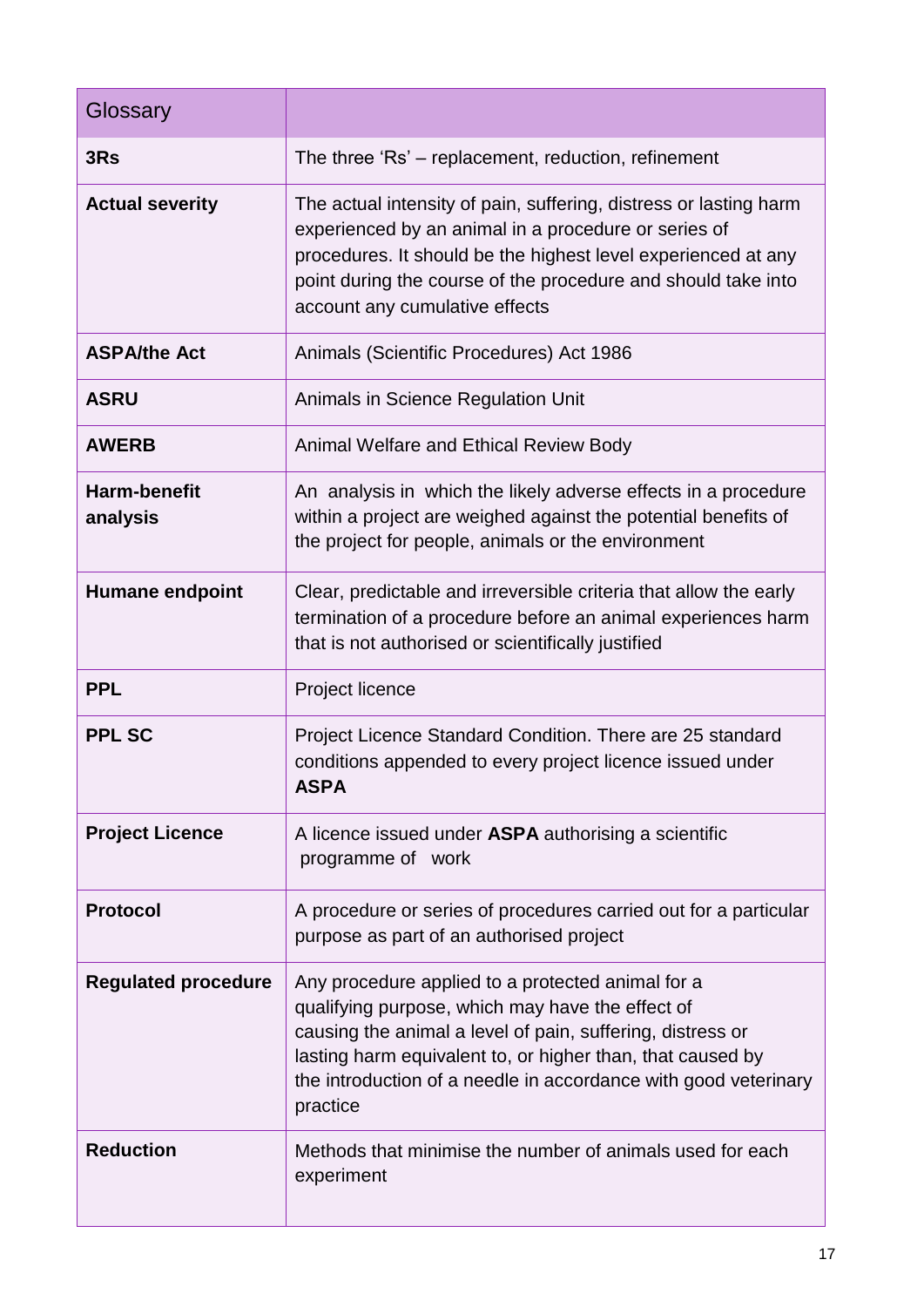| <b>Refinement</b>                 | Methods that minimise suffering and improve animal welfare                                                                                                                                                                                                                              |
|-----------------------------------|-----------------------------------------------------------------------------------------------------------------------------------------------------------------------------------------------------------------------------------------------------------------------------------------|
| <b>Severity</b><br>classification | The classification of severity as 'non-recovery', 'mild',<br>'moderate' or 'severe'                                                                                                                                                                                                     |
| <b>Severity limit</b>             | The limit of the severity authorised for that <b>protocol</b> in the <b>PPL</b><br>according to the 3Rs measures written into the PPL and<br>approved by the harm-benefit analysis. Note that the severity<br>limit, unlike the severity classification will vary between every<br>PPL. |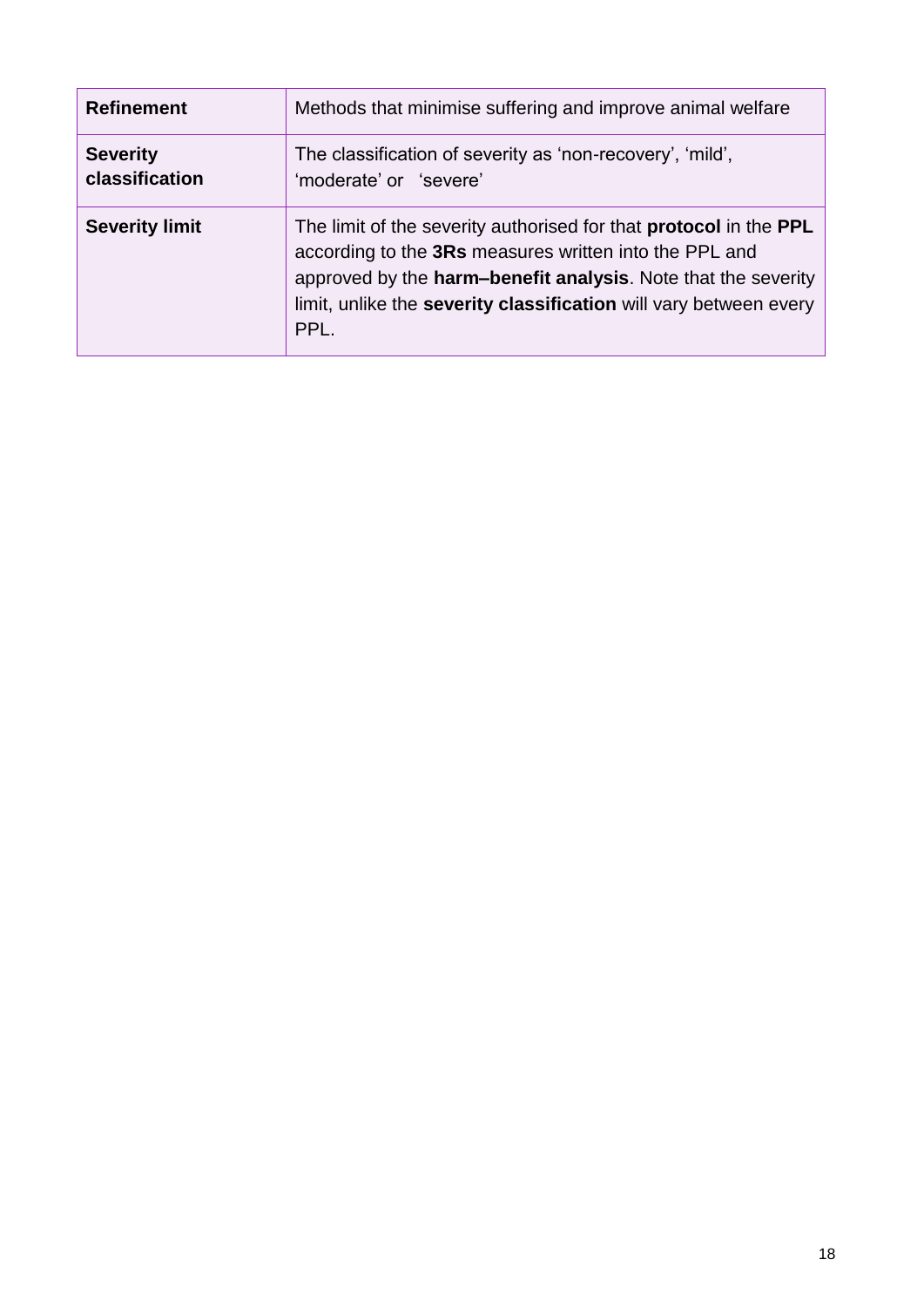

## **Appendix 1**

## **PPL Standard Condition 18 Notification Form**

Please use this form to notify the Animals in Science Regulation Unit (ASRU) of procedural-related adverse effects that have exceeded or are likely to exceed the severity limitations or controls described in the project licence. ASRU will use this information to determine whether any further action is required.

Do not use to report:

- adverse effects that are due to non-procedural issues;
- potential non-compliance (report by other means);
- issues without adverse welfare consequences.

If you are in doubt whether or not you need to fill in this form, please contact your assigned Inspector.

Please clearly title your document: 'ASRU establishment name PPL number PPLh **surname date sc18'** and send to your Inspector (e.g. using cjsm) with the subject heading 'PPL SC 18 Notification PPL [Number]

| <b>Establishment Licence</b>           |  |
|----------------------------------------|--|
| name                                   |  |
| <b>Establishment Licence</b><br>number |  |
| Name of PPL holder                     |  |
| <b>PPL number</b>                      |  |
| <b>Protocol no</b>                     |  |
| <b>Protocol title</b>                  |  |
| <b>Severity classification</b>         |  |